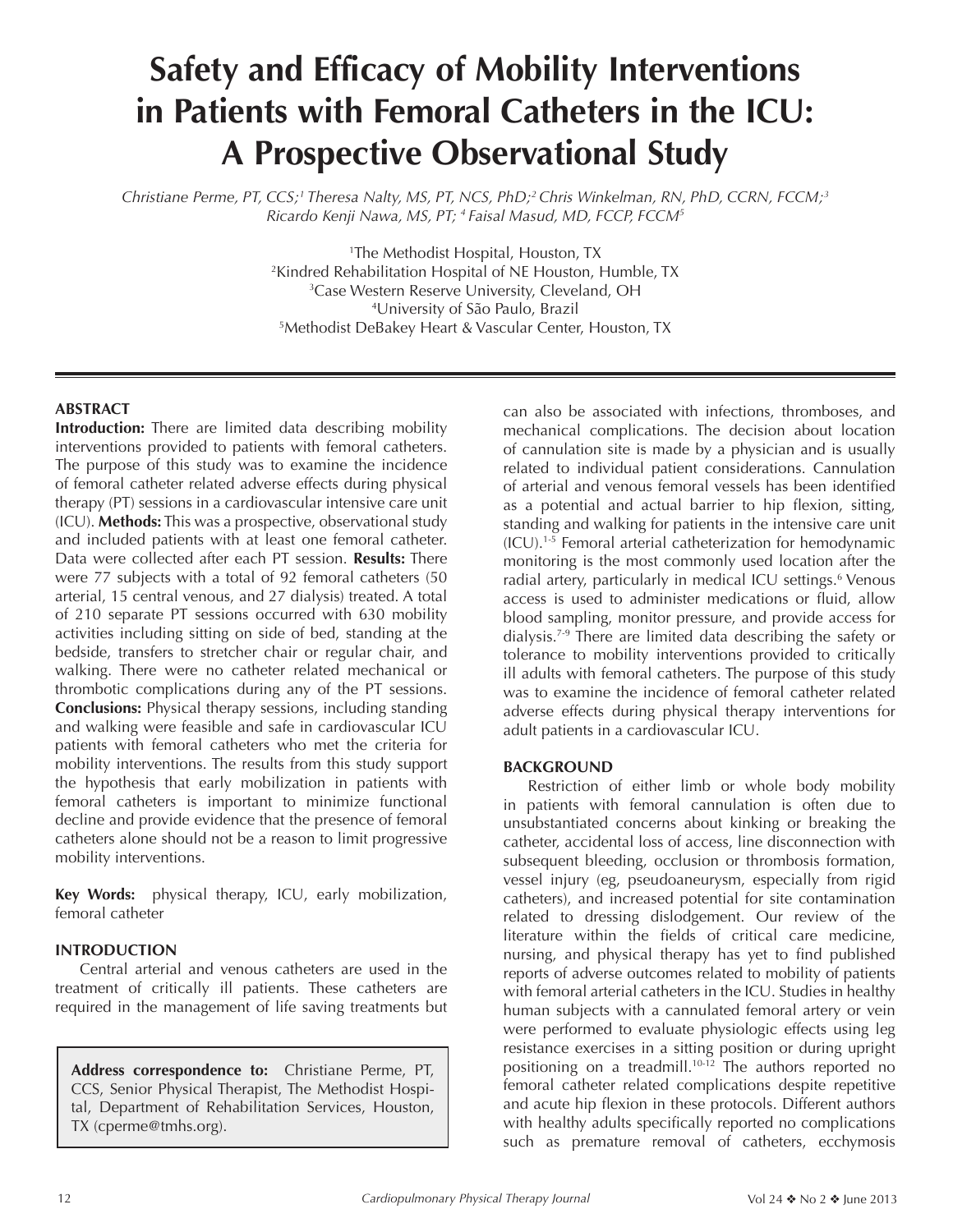or hematoma, or the persistence of pain after catheter removal.13 A recent study indicated that a common reason for inability to mobilize patients during a physical therapy (PT) session was the presence of a femoral catheter.<sup>2</sup> However, a retrospective case series examining the use of a progressive mobility protocol for ICU patients with femoral arterial catheters reported no catheter related complications.14 Anecdotally, for as long as two decades, the authors have assisted patients with femoral catheters with mobility activities in the ICU without adverse outcomes. Conflicting opinions and study results suggest there is a clinical need for investigating the feasibility and safety of mobilizing patients in ICU with one or more femoral catheters.

#### **METHODS**

This was a prospective, observational study. The study was approved by The Methodist Hospital Institutional Review Board and all enrollees or their surrogates provided informed consent. All patients or surrogates approached for consent agreed to participate in the study.

#### **Setting**

The study was conducted in a 40-bed cardiovascular surgical intensive care unit (CVICU) at a large metropolitan 900-bed teaching hospital from 2009 to 2010. The CVICU has a mixed population of adult cardiovascular and thoracic surgical patients.

#### **Sample**

Inclusion criteria were consecutive patients 18 years of age or older who had at least one femoral catheter and met criteria for a PT intervention. Patients referred for PT were required to be awake, able to follow most directions (ie, 2 out of 3 commands), and hemodynamically stable as per following criteria: heart rate < 110/min at rest, mean arterial blood pressure 60 to 110 mmHg, and fraction of inspired oxygen  $< 0.6$ .<sup>15</sup>

The catheters included in this study were femoral central venous catheters, dialysis catheters, and arterial catheters for hemodynamic monitoring. Table 1 details the specific catheters used during the study. Patients with a femoral sheath catheter in place were excluded because, according to the nursing policy in this facility, patients with sheaths have their activity restricted to bed rest. The femoral catheter insertion methodology was consistent and standardized among physicians via the Modified Seldinger approach.<sup>5</sup> The catheters were sutured at the insertion site and dressed with a sterile transparent occlusive dressing.

#### **Procedure**

The PT inspected the catheter sites before and after each PT session. The site was checked for proper catheter securement and any signs of bleeding. Information about appropriate function of different kinds of catheters was provided by the nurse. The nurse also provided all interventions related to the management of the femoral lines including dressing changes, flushing, monitoring of waveforms, and occasionally disconnecting the catheters if appropriate. In the event that the PT identified an area of concern related to the catheters, the concern was addressed by the nurse prior to any mobility activity. There were no restrictions on the degree of hip flexion or the duration of mobility activities, however repetitive hip flexion through the full range of motion such as cycling exercise was not performed in these patients.

All patients in the study were managed with CVICU standard protocols and procedures including a program for mobilization.15 The progressive mobility activities included sitting on the side of bed, standing at the bedside, transfer to a stretcher chair, transfer to a regular chair, and walking. Sitting on the side of the bed was defined as the patient sitting with both legs dangling with or without assistance to attain or maintain trunk stability/posture/upright positioning. Standing at the bedside was defined as having the patient stand and bear weight on the legs using a walker and/or assistance. Transfer to stretcher chair was defined as a dependent lateral supine transfer from bed to the stretcher chair with staff assistance in patients unable to bear weight. Transfer to a regular chair was defined as having the patient actively participate by standing and taking steps with assistance while moving from bed to the chair. Walking was defined as the patient actively taking steps away from the bedside using a rolling walker and assistance.15 Physical therapy sessions typically lasted 30 to 60 minutes. There were no restrictions on the length of time for sitting on the side of bed, sitting in the stretcher chair or regular chair. All patients returned to bed from the chair position assisted by the nursing staff. When a patient participated in more than one mobility activity during a PT session, such as sitting at the side of bed and standing, both activities were recorded.

#### **Data Collection**

All data were collected by PTs who also screened patients for study eligibility and obtained consent. The demographic data collected were age, gender, height/weight/body mass index, admitting diagnosis, comorbidities, and ability to participate in activity. Next, information about the type(s) of catheters was recorded. Prior to the mobility session the catheter site was inspected for bleeding, proper catheter securement, and dressing appropriately held in place. The

|  |  |  |  |  | <b>Table 1. Types of Catheters</b> |
|--|--|--|--|--|------------------------------------|
|--|--|--|--|--|------------------------------------|

| <b>Brand</b>                        | Type                        | Length              | <b>Diameter</b>      |           |  |
|-------------------------------------|-----------------------------|---------------------|----------------------|-----------|--|
| Arrow™                              | Arterial (single lumen)     | 12 centimeters (cm) | 1.1 millimeters (mm) | 20 gauge  |  |
| Arrow™                              | Venous (3 lumen)            | 16 or 20 cm         | $2.4 \text{ mm}$     | 7 French  |  |
| Quinton <sup>TM</sup><br>Permacath™ | Venous dialysis<br>catheter | $23 \text{ cm}$     | $2.5$ mm             | 15 French |  |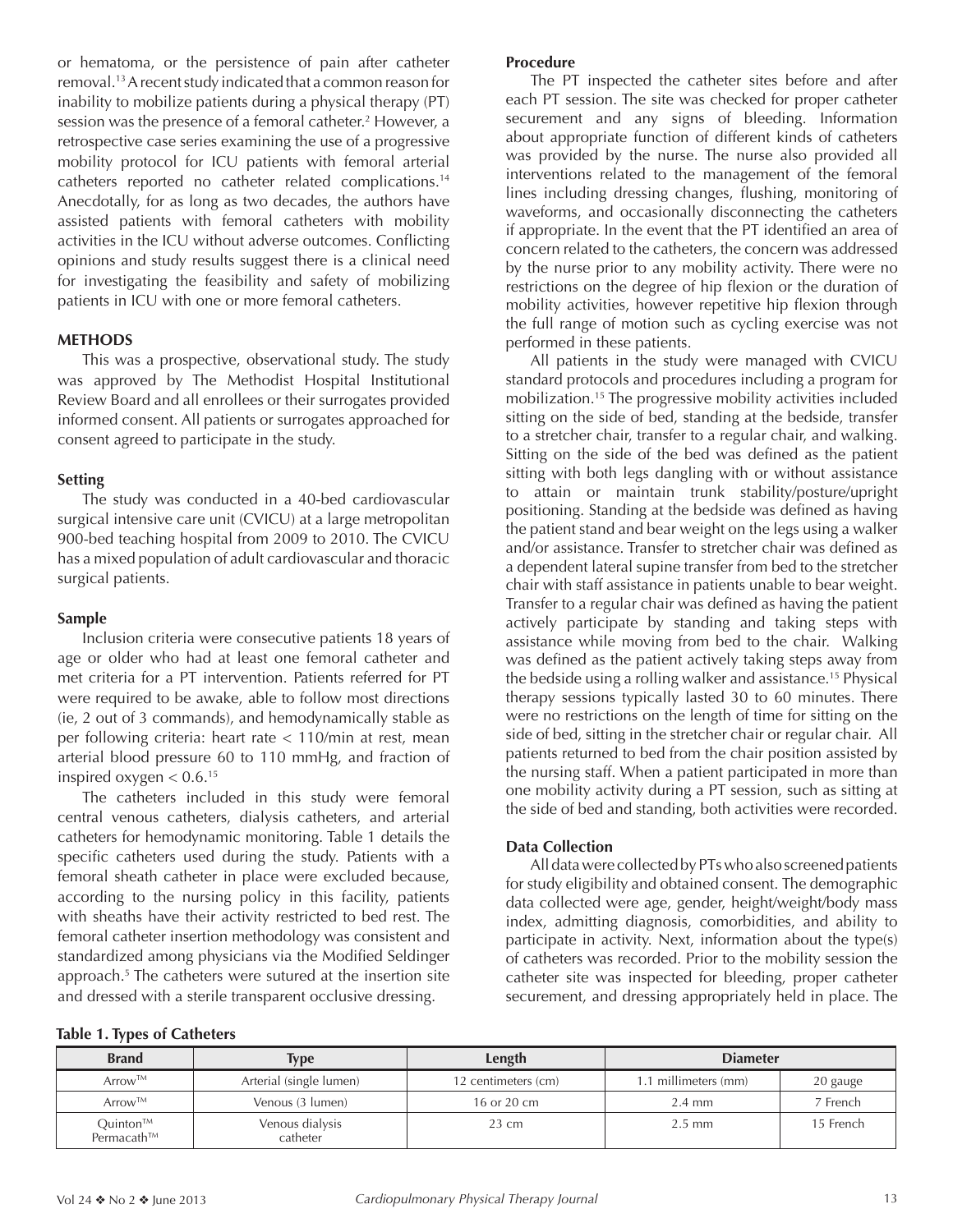affected lower extremity was also inspected for its color, presence of numbness or tingling, and strength of pedal pulses, and all data were recorded. At the end of each PT session the catheter site and lower extremity were again inspected, the mobility activities documented, and all data post-mobility recorded.

Directly observed data collection ended when either the femoral catheter was removed or the subject was discharged from the CVICU.

#### **RESULTS**

#### **Demographic Data**

We prospectively enrolled 77 patients with femoral catheters. The range in age was 18-85 years and there were nearly equal numbers of men and women. Table 2 summarizes demographic data. Fifty patients (65%) were either overweight or obese with a BMI > 25. Thirty-four (44%) of the patients received mechanical ventilation during the first PT session. Of these 34 ventilated patients, 24 were awake and alert on the initial visit. While the remaining 10 ventilated participants were lethargic during the initial visit, only two (3%) were unable to follow two out of 3 commands; they became much more alert with mobility activities and tolerated planned interventions well.

#### **Femoral Catheters**

A total of 92 femoral catheters were present in the 77 subjects in this study. This included 50 arterial, 15 central venous, and 27 dialysis catheter. Table 3 details the number of each type of femoral catheters and various combinations of the 3 types when more than one catheter was present. Sixty four patients (83.12%) had a single femoral catheter, 11 patients (14.28%) had two femoral catheters, and two patients (2.6%) had 3 femoral catheters. In this sample, central venous femoral lines were in place a mean of 7 days (range 1-25 days with SD 6.4) before the first PT session. Arterial and dialysis catheters were in place for a mean of 6 days before the first PT session (range 0-19 days with SD 4.8 and 1-25 days with SD 6.4, respectively). The baseline assessment of femoral catheters revealed only one instance in which there was an area of concern prior to starting a PT session. In this case there was evidence of minimal bleeding at the insertion site of an arterial catheter, which was unchanged after mobility activities were performed.

#### **Physical Therapy Sessions**

All 77 patients received at least one PT session and the first session typically began 5 to 7 days after ICU admission for the majority of participants. A total of 210 separate

| <b>Variables</b>                                     |                                                                                                                                                                                                                |                                                                                             | % (n) unless indicated |  |  |
|------------------------------------------------------|----------------------------------------------------------------------------------------------------------------------------------------------------------------------------------------------------------------|---------------------------------------------------------------------------------------------|------------------------|--|--|
| Age (years)                                          | Mean 59 $(SD = 17)$                                                                                                                                                                                            |                                                                                             |                        |  |  |
| Gender (number of males)                             |                                                                                                                                                                                                                | 53% (41) males                                                                              |                        |  |  |
| Body Mass Index - BMI ( $kg/m2$ )                    | Underweight $(< 18.5)$                                                                                                                                                                                         |                                                                                             | $7.8\%$ (6)            |  |  |
|                                                      | Normal (18.5-24.9)                                                                                                                                                                                             | $27.3\%$ (21)                                                                               |                        |  |  |
|                                                      | Overweight (25-29.9)                                                                                                                                                                                           | 27.3% (21)                                                                                  |                        |  |  |
|                                                      | Obese $(>30)$                                                                                                                                                                                                  | 37.7% (29)                                                                                  |                        |  |  |
| <b>Admitting Diagnoses</b>                           | Single or double lung transplant                                                                                                                                                                               |                                                                                             | $31.1\% (24)$          |  |  |
|                                                      |                                                                                                                                                                                                                | Aortic and/or mitral valve replacement or repair with or without coronary revascularization | 20.8% (16)             |  |  |
|                                                      |                                                                                                                                                                                                                | Heart or heart/lung mechanical support (ECMO, LVAD – HeartMate™)                            | $11.7\%$ (9)           |  |  |
|                                                      | Coronary Artery Bypass Graft surgery                                                                                                                                                                           | $11.7\%$ (9)                                                                                |                        |  |  |
|                                                      | Aortic aneurysm repair                                                                                                                                                                                         | $6.5\%$ (5)                                                                                 |                        |  |  |
|                                                      | Atrial tumor resection                                                                                                                                                                                         | $3.8\%$ (3)                                                                                 |                        |  |  |
|                                                      | Heart transplant                                                                                                                                                                                               | $3.9\%$ (3)                                                                                 |                        |  |  |
|                                                      | Heart and lung transplant                                                                                                                                                                                      | $2.6\%$ (2)                                                                                 |                        |  |  |
|                                                      | Other: pneumonia, ARDS, endocarditis, femoral bypass, pulmonary emboli, GI bleed, bowel<br>perforation, MI with infected catheter, lobectomy for lung cancer, pancreatitis, and lysis of<br>abdominal adhesion |                                                                                             |                        |  |  |
| Number of comorbidities, mean                        |                                                                                                                                                                                                                |                                                                                             |                        |  |  |
| Most common: HTN (57%), DM (29%)                     |                                                                                                                                                                                                                |                                                                                             | Mean 2                 |  |  |
| Length of Stay - LOS (days)                          |                                                                                                                                                                                                                | Intensive Care Unit (ICU)                                                                   | Mean 20.9 (SD = 19.7)  |  |  |
|                                                      | Hospital                                                                                                                                                                                                       | Mean 33.1 ( $SD = 21.9$ )                                                                   |                        |  |  |
| Level of Consciousness during first Mobility Session |                                                                                                                                                                                                                | Awake and followed 2 out of 3 directions                                                    | 79% (61)               |  |  |
|                                                      |                                                                                                                                                                                                                | Lethargic and followed 2 out of 3 directions                                                | $18\%$ (14)            |  |  |
|                                                      |                                                                                                                                                                                                                | Lethargic and unable to follow 2 out of 3 directions                                        | $2.6\%$ (2)            |  |  |

Abbreviations: SD, standard deviation; ECMO, extracorporeal membrane oxygenation; LVAD, left ventricular assist device; ARDS, acute respiratory distress syndrome; GI, gastrointestinal; MI, myocardial infarction; HTN, hypertension; DM, diabetes mellitus

|  |  | Table 2. Patient Demographic Information |  |
|--|--|------------------------------------------|--|
|--|--|------------------------------------------|--|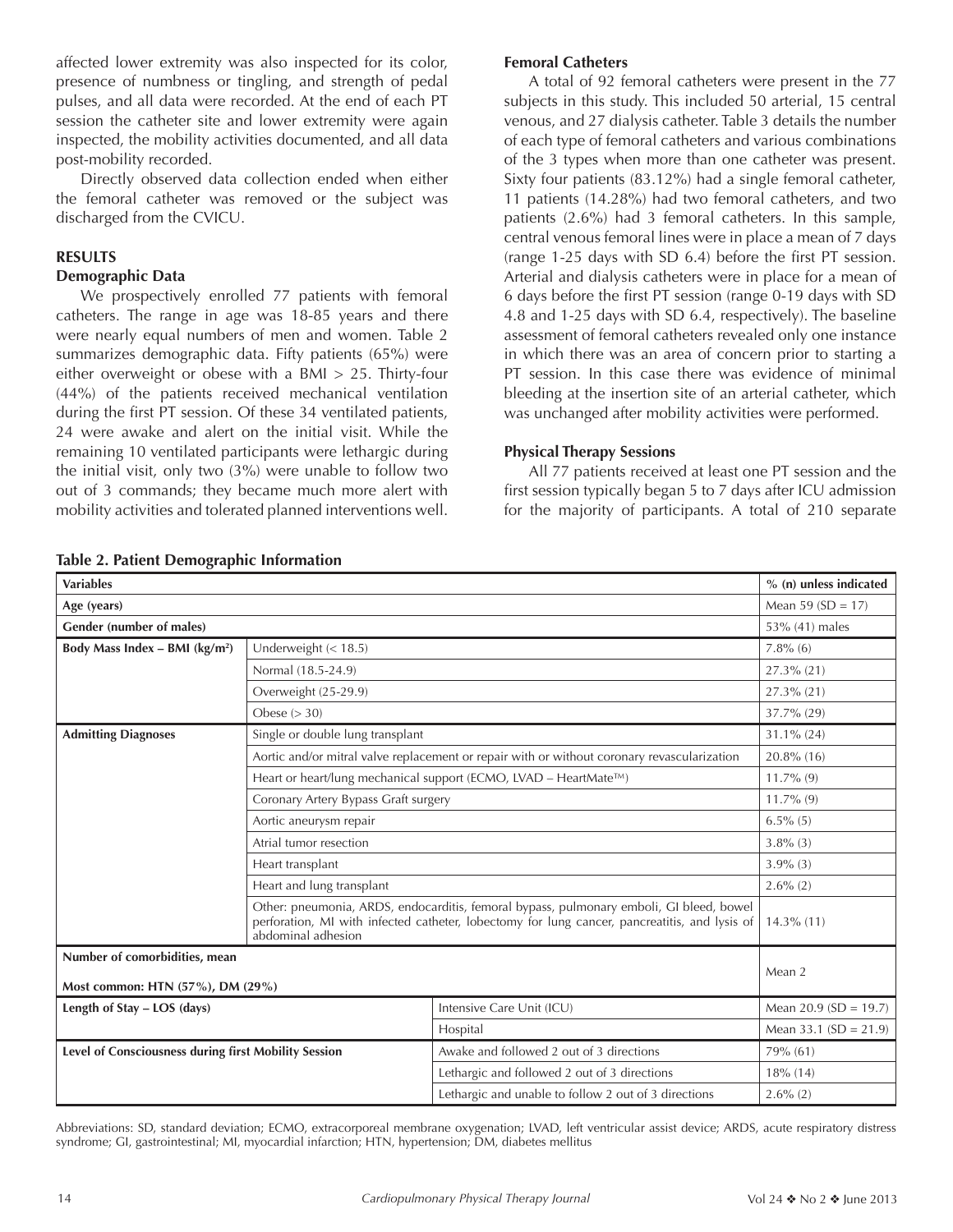**Table 3. Number of Patients and Types of Femoral Catheters in Place during First Physical Therapy Session**

|                           | <b>Arterial</b> | <b>Central</b><br><b>Venous</b> | <b>Dialysis</b> | <b>Arterial and</b><br><b>Dialysis</b> | <b>Arterial and</b><br><b>Central Venous</b> | <b>Central Venous</b><br>and Dialysis | Arterial, Dialysis, and<br><b>Central Venous</b> |  |
|---------------------------|-----------------|---------------------------------|-----------------|----------------------------------------|----------------------------------------------|---------------------------------------|--------------------------------------------------|--|
| <b>Number of Patients</b> | 39              |                                 | 8               |                                        |                                              |                                       |                                                  |  |

PT sessions occurred as detailed in Table 4. There were a total of 630 mobility activities during all PT sessions. The mobility activities included the following occurrences: 210 sitting on the side of bed (33.34%), 138 sitting in the stretcher chair (21.9%), 69 sitting in a regular chair (10.95%), 154 standing at the bedside (24.45%), and 59 walking activities (9.36%). The number of PT sessions per subject is also detailed in Table 4 with 21 subjects engaged in one session, 23 subjects receiving two sessions, and 33 subjects receiving 3 or more PT sessions. Nineteen patients (25%) with femoral catheters were able to walk on the initial PT session. There were a total of 57 walking activities in this sample. Patients were able to ambulate with a rolling walker and assistance for at least two minutes with variable distances according to individual capabilities.

#### **Incidence of Catheter-Related Adverse Effects**

There were no catheter related mechanical or thrombotic complications either during or immediately following a mobility session, which was usually 15 to 20 minutes after the activities were completed. There were no observations of bleeding, hematoma at catheter insertion site, line dislodgement/accidental catheter removal, nonfunctioning catheter, or change in vascular status such as pain, loss of pulse, or evidence of reduced perfusion distal to the insertion site on the leg with the catheter.

#### **DISCUSSION**

This study examined adult CVICU patients with at least one femoral catheter during early progressive mobility provided by PT and there were no adverse catheter related events. The data from this prospective study indicate that early mobility and walking in the CVICU for selected patients with femoral arterial and venous catheters is feasible. Evidence for safety is supported by the large number of sessions (ie, 210 PT sessions) and activities (ie, 630 separate activities) including sitting, standing, and walking while femoral arterial and venous catheters were in place and without any areas of concern prior to starting mobility activities. Even when patients had more than one femoral catheter, no adverse events occurred during a PT session. These data are congruent with reports in the literature about healthy adults who perform activity with femoral catheters.10-13 The findings from the current prospective study are also congruent with a retrospective analysis of patients with femoral catheters.<sup>14</sup> The prospective data from this study, in a sample of complex and critically ill adults provides new information to clinicians and researchers about feasibility and safety regarding sitting, standing, and walking activities in critically ill adults.

There were several limitations in this study. This was a single site study enrolling only postoperative patients in CVICU. A control group was not possible since routine care in this ICU includes an early mobilization program for all patients who meet criteria. The majority of patients in this study underwent lung transplantation, which is an uncommon diagnosis across all ICUs in the United States or abroad. While recipients of lung transplants are unique, they do provide a model of high acuity care, suggesting that femoral catheters should not be considered a barrier to early progressive mobilization even for high acuity patients in ICU settings.

The study did not follow patients long enough to determine if PT sessions contributed to a catheter related

**Table 4. Number of Physical Therapy Sessions by Type of Femoral Catheter**

| <b>Type of Femoral Catheter</b>      | . .<br>.<br><b>Number of Physical Therapy Sessions</b> |                |                |                |                |                |                |                | Number of<br>catheters |                |
|--------------------------------------|--------------------------------------------------------|----------------|----------------|----------------|----------------|----------------|----------------|----------------|------------------------|----------------|
|                                      |                                                        | $\overline{2}$ | 3              | $\overline{4}$ | 5              | 6              | 7              | 8              | 11                     | (n)            |
| Arterial                             | 14                                                     | 9              | 6              | 5              | $\overline{2}$ |                |                |                | $\theta$               | 39             |
| Central                              | 2                                                      | 3              |                | $\mathbf{0}$   |                | $\Omega$       | $\Omega$       | $\mathbf{0}$   | $\mathbf{0}$           | 7              |
| Dialysis                             | 3                                                      | 5              | $\overline{4}$ | $\overline{4}$ | $\Omega$       | $\mathbf{1}$   |                | $\Omega$       | $\Omega$               | 18             |
| Arterial & Dialysis                  | 2                                                      | 2              | $\Omega$       | $\mathbf{0}$   | $\Omega$       | $\Omega$       | $\Omega$       | $\overline{0}$ |                        | 5              |
| Arterial & Central                   | $\Omega$                                               | 3              |                | $\Omega$       | $\Omega$       | $\Omega$       | $\Omega$       | $\Omega$       | $\Omega$               | $\overline{4}$ |
| Arterial, Central, & Dialysis        | $\mathbf{0}$                                           |                | $\Omega$       |                | $\Omega$       | $\Omega$       | $\Omega$       | $\mathbf{0}$   | $\mathbf{0}$           | $\overline{2}$ |
| Central & Dialysis                   | $\mathbf{0}$                                           | $\mathbf{0}$   |                |                | $\overline{0}$ | $\Omega$       | $\overline{0}$ | $\mathbf{0}$   | $\mathbf{0}$           | $\overline{2}$ |
| <b>Total Number of Catheters (n)</b> | 21                                                     | 23             | 13             | 11             | 3              | $\overline{2}$ | $\overline{2}$ | 1              | 11                     |                |
| Total Number of Sessions $= 210$     | 21                                                     | 46             | 39             | 44             | 15             | 12             | 14             | 8              | 11                     |                |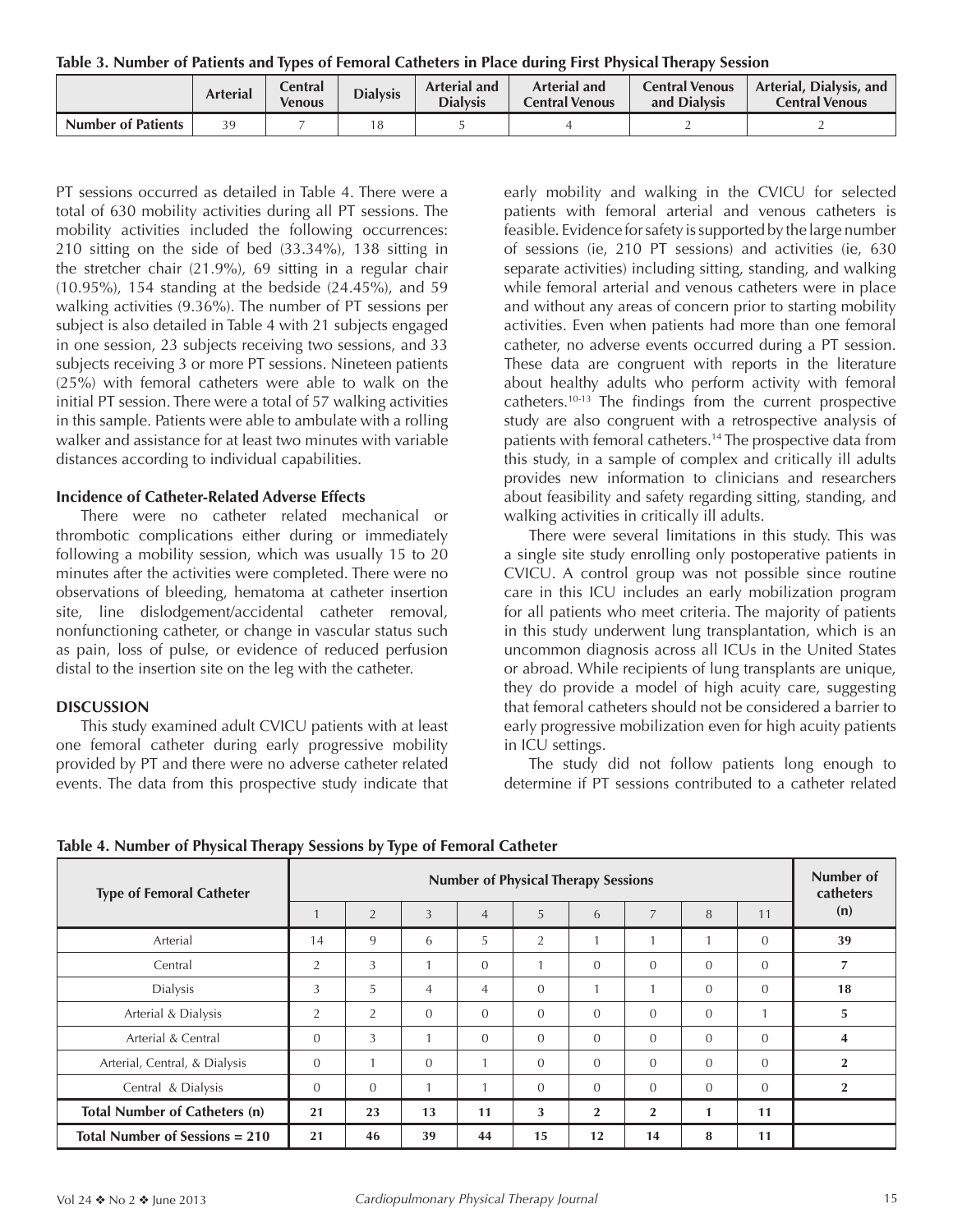infection or thrombosis long after the mobility activity. However, in the patients with 3 or more PT sessions, neither thrombosis nor infection was observed between sessions. It is possible that patients with a longer or shorter duration of catheter placement than those in this sample may have a different vessel profile that alters risk for vessel damage or dislodgment further limiting generalizability.

Due to limited publications on the safety of mobility activities for patients with femoral catheters, most ICUs consider their presence as a reason to keep patients immobilized in bed, which could expose these patients to the unnecessary adverse effects of bedrest. The results of this study suggest that the presence of femoral catheters should not be considered a barrier to mobility.

Resources in the ICU setting, such as the unit-based PT or a progressive mobilization program, may not be common in other ICUs. All PT sessions were provided by experienced PTs with extensive clinical expertise in the care of critically ill patients. It is not possible to determine if the same results would occur with either non-PT providers or when the PT is not experienced in care of critically ill adults. However, with the growing body of evidence about the safety and benefits of early, progressive mobility in ICU and among mechanically ventilated patients, findings from this study may lend support to the addition of resources, such as a unit-based PT, to promote mobility activities.

The strength of this study is that we report observations from a large number of mobility activities, including walking, for patients who might be restricted to bedrest in some ICU settings.16 Common mobility activities in an ICU setting occurred with both single and multiple femoral catheters in this study. Mobility activities did not result in any immediate catheter related complications, similar to a report in healthy adults and in a retrospective chart review study of patients in ICU.13,14

Future studies should include a longer period of observation following mobility activities. It may be that complications such as pseudoaneurysm do not appear until long after the femoral line has been removed. A larger cohort may also capture infrequent but important complications. Studying different ICU populations will provide additional information for safe, effective clinical practice. This study, along with replication studies, may promote unit-based guidelines for initiation and progression of mobility activities for adult patients in ICU that can improve their recovery after an episode of critical illness.

#### **CONCLUSIONS**

It is feasible and safe to provide progressive mobility activities in cardiovascular ICU patients with femoral catheters who meet the criteria for mobility interventions. Subjects with a variety of femoral catheters did not experience catheter related complications during PT sessions with multiple mobility activities that included hip flexion. The results from this study provide evidence that the presence of femoral catheters alone should not be a reason to limit progressive mobility interventions.

#### **ACKNOWLEDGEMENTS**

The Methodist Hospital Multidisciplinary Research Grant Program supported this study. The authors thank Colleen Lettvin, PT, CCS, Terry Clark, RN, CCRN, Rosario Macapagal, RN, CCRN, and Cynthia Rupert, RN, CCRN, for their contributions. We also thank Catherine Currier-Buckingham and Sharon Cormier for administrative support.

#### **REFERENCES**

- 1. Gulanick M, Myers JG. *Nursing Care Plans: Nursing Diagnosis and Interventions*. 6th ed. New York, NY: Mosby; 2006.
- 2. Leditschke IA, Green M, Irvine H, Bissett B, Mitchell IA: What are the barriers to mobilizing intensive care patients? *Cardioplum Phys Ther J.* 2012;23(1):26-29.
- 3. Frezza EE, Mezghebe H. Indications and complications of arterial catheter use in surgical or medical intensive care units: analysis of 4932 patients. *Am Surg.*  1998;64(2):127-131.
- 4. Winkelman C. Ambulating with pulmonary artery or femoral catheters in place. *Crit Care Nurse*. 2011;31(5):70-73.
- 5. Adams BD, Lyon ML, DeFlorio PT. Central venous catheterization and central venous pressure monitoring. In: *Roberts: Clinical Procedeures in Emergency Medicine.* Roberts JR, Hedges JR, eds. Philadelphia, PA: Saunders; 2009:360-377.
- 6. Martinez EA, Thompson DA, Errett NA, et al. Review article: high stakes and high risk: a focused qualitative review of hazards during cardiac surgery. *Anesth Analg.* 2011;112(5):1061-1074.
- 7. Scheer B, Perel A, Pfeiffer UJ. Clinical review: complications and risk factors of peripheral arterial catheters used for haemodynamic monitoring in anaesthesia and intensive care medicine. *Crit Care.* 2002;6(3):199-204.
- 8. Lucet JC, Bouadma L, Zahar JR, et al. Infectious risk associated with arterial catheters compared with central venous catheters. *Crit Care Med.* 2010;38(4):1030- 1035.
- 9. Lorente L, Huidobro MS, Martin MM, Jimenez A, Mora ML. Accidental catheter removal in critically ill patients: a prospective and observational study. *Crit Care.* 2004;8(4):R229-233.
- 10. Sheffield-Moore M, Paddon-Jones D, Sanford AP, et al. Mixed muscle and hepatic derived plasma protein metabolism is differentially regulated in older and younger men following resistance exercise. *Am J Physiol Endocrinol Metab.* 2005;288(5):E922-929.
- 11. Dreyer HC, Fujita S, Cadenas JG, Chinkes DL, Volpi E, Rasmussen BB. Resistance exercise increases AMPK activity and reduces 4E-BP1 phosphorylation and protein synthesis in human skeletal muscle. *J Physiol.* 2006;576(Pt 2):613-624.
- 12. Dreyer HC, Drummond MJ, Glynn EL, et al. Resistance exercise increases human skeletal muscle AS160/TBC1D4 phosphorylation in association with